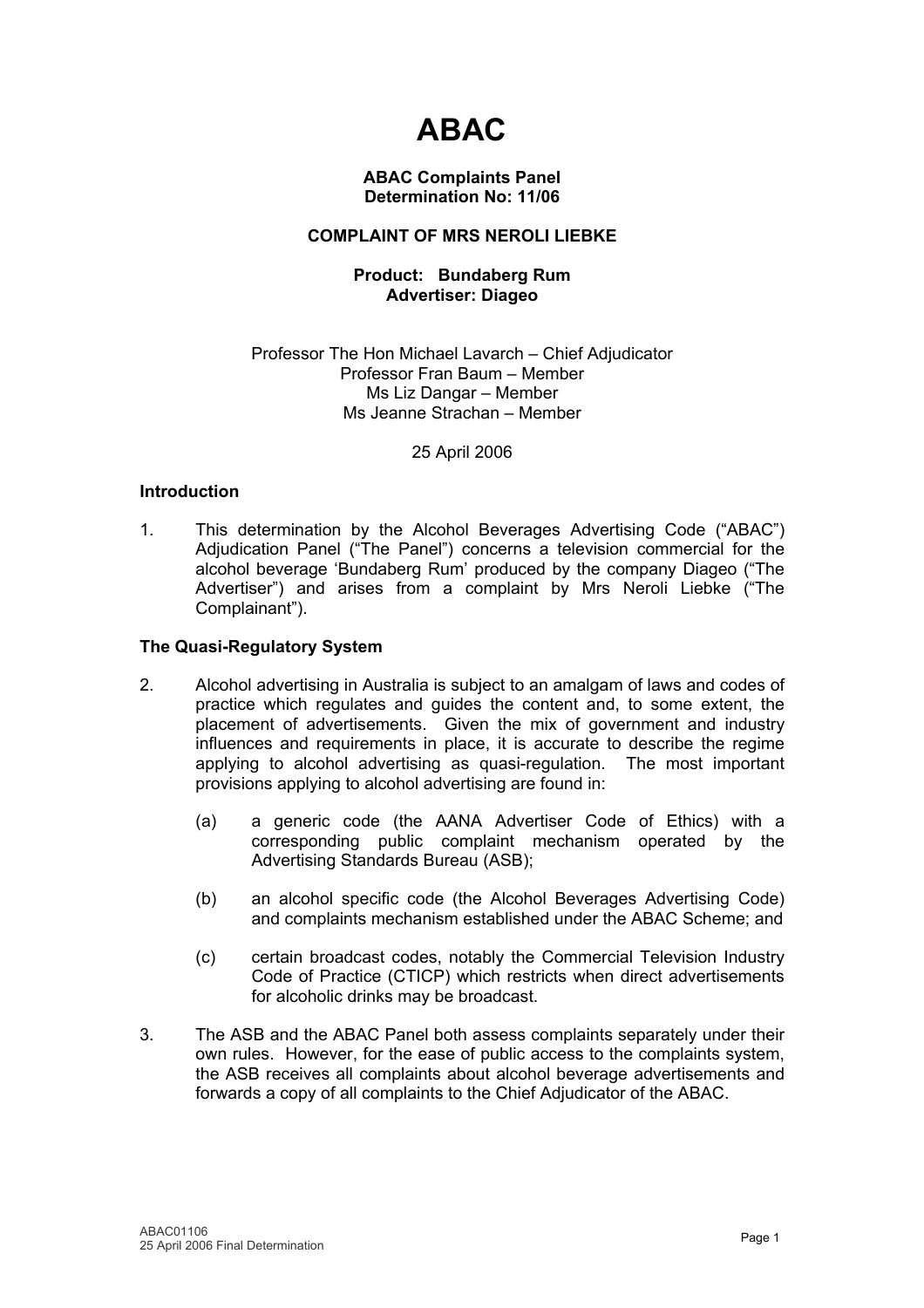- 4. The Chief Adjudicator of the ABAC then determines if the complaint raises issues which are solely within the province of the AANA Code of Ethics. If not, then the complaint will be forwarded to the ABAC Adjudication Panel for consideration. If only AANA Code issues are raised, then the matter is determined by the ASB.
- 5. The complaint raises concerns under the ABAC and the Code of Ethics and accordingly is within the Panel's jurisdiction as far as the ABAC matter is concerned.

# **The Complaint Timeline**

- 6. The complaint is the form of an email dated 14 February 2006 and was received by the ABAC Adjudication Panel on 21 February 2006.
- 7. The Panel endeavours to determine complaints within 30 days of receipt of the complaint, but this timeline depends on the timely receipt of materials and advice and the availability of Panel members to convene and decide the issue.

# **Pre-vetting Clearance**

**8.** The quasi-regulatory system for alcohol beverages advertising features independent examination of most proposed advertisements against the ABAC prior to publication or broadcast. The advertisement was subject to prevetting and given approval (VR94/05).

# **The Advertisement**

- 9. The complaint concerns a television commercial. The commercial opens with a shot of the familiar Bundaberg Rum bear "Bundy" standing at the doorway of a suburban house. It is evening. The shot is taken from a distance looking towards Bundy who is facing the door.
- 10. Bundy is seen pushing the door-bell which is heard to ring. A close-up of a party invitation is shown in Bundy's hand. It reads: "Macca's party, 4 Acacia Avenue". Bundy comments to himself: "This looks like the place." He is seen then front-on through the vantage point of the door's peephole and he is carrying a bottle of Bundaberg Rum.
- 11. The door is opened by a woman who smiles and says "Hi, everyone's here so come through" as she gestures into the house. Bundy is seen passing through the doorway and as the door shuts behind him it causes a draft of wind to move a shrub which is obscuring the house number located on the wall adjacent to the door. The previously visible number "4" is in fact shown to be number "14". This establishes that Bundy is at the wrong house.
- 12. The scene moves to the woman and Bundy walking down the entrance hallway of the house. The woman is seen to be walking backwards looking at Bundy as she asks "Didn't we order a fireman?" The woman and Bundy then are seen entering into a large room.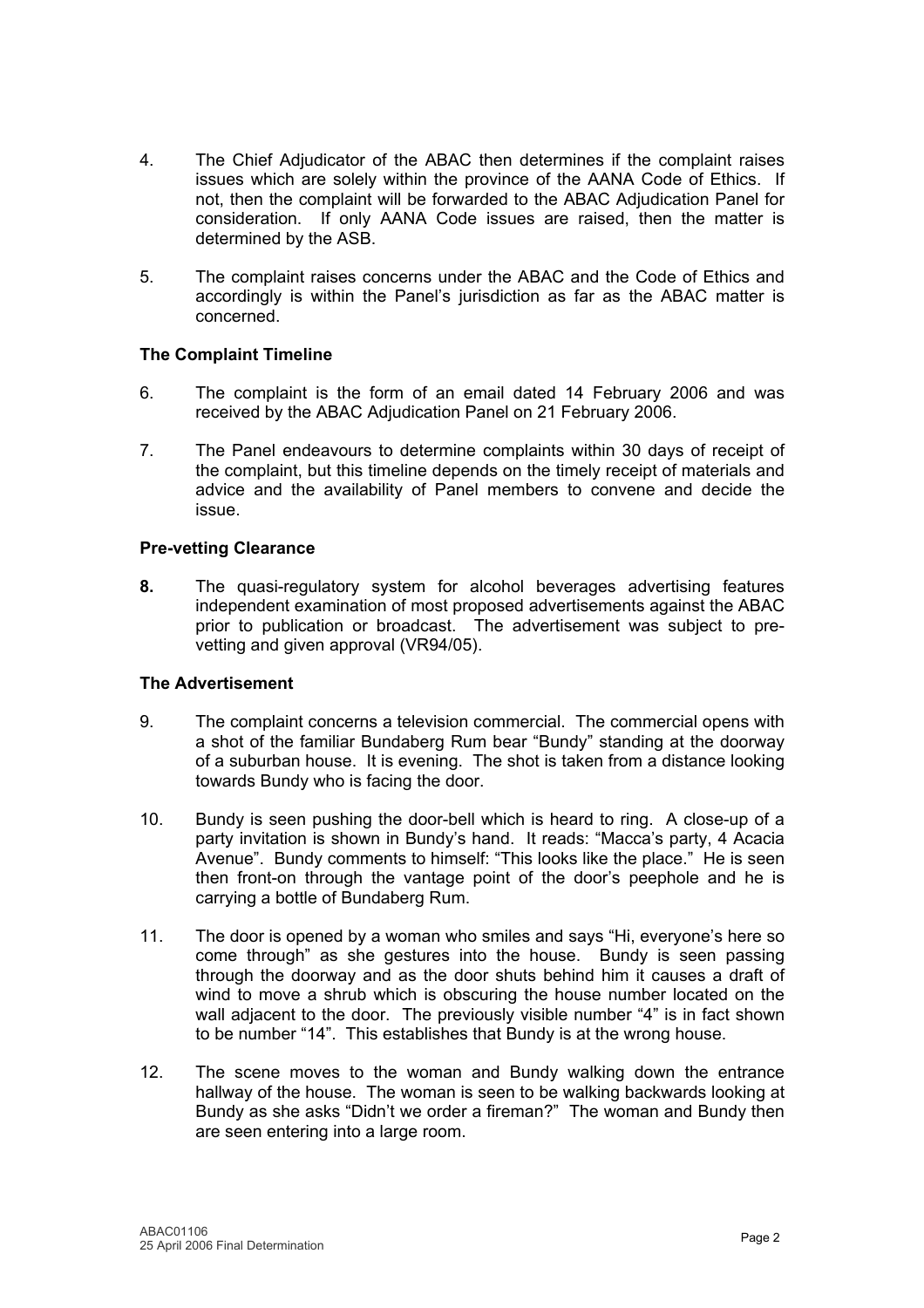- 13. As Bundy enters the room he comments, more to himself than the woman "Am I in the right … party" as he surveys the room which is decorated for a party but is filled with only women. The women are dressed casually and are mostly seated along the walls of the room.
- 14. The shot returns to Bundy who is standing at the entrance of the room with the alcohol product in one hand. A female voice is heard saying: "Let's get started!". This woman is seen briefly to be wearing a cowboy hat as she turns on a CD player and dance music begins to play.
- 15. A brief close-up of Bundy's face is shown as he says "Aahh" and then the shot quickly focussed on one of the seated women who is wearing a wedding veil. This establishes the woman as a would-be bride attending her "hens' night". The shot moves to a second woman who is standing and who gestures with both hands for Bundy to start dancing.
- 16. The shot moves back to Bundy who commences to dance in a slow, somewhat clumsy fashion. The next scene is of the woman in the cowboy hat beginning to dance. She is depicted wearing blue jeans and a pink off-theshoulder top. The other women begin to cheer as the would-be bride is encouraged by two companions to get up to dance.
- 17. The shot quickly moves to another location where three men are shown standing and seated. Each has a bottle of Bundaberg pre-mixed drink in their hands. One of the men asks "I wonder what's happened to Bundy?" The seated man raises his left arm as if to look at his wrist watch.
- 18. The scene returns to the "hens' party". The would-be bride is shown dancing and says to Bundy "Take your top off", in a boisterous manner. Laughter is heard in the background. To this refrain, Bundy replies "Sure!". The bear is seen dancing with the "bride" and several other women. The shot then shows him removing the lid of the Bundaberg Rum bottle and throwing it.
- 19. The lid lands into a cocktail glass. The logo on the lid is seen as it rests in the glass and the slogan "Classic" is shown with a voice-over of "Classic". In much smaller print a message "Drink responsibly" is displayed in this final shot.

# **The Complaint**

- 20. The complaint lists a number of grounds of concern, namely:
	- That the advertisement is offensive to women:
	- That the advertisement is broadcast in timeslots which mean that it will be viewed by children. In Mrs. Liebke's case, the advertisement was viewed by her two year old daughter;
	- That children will be attracted to the advertisement because of its use of the polar bear "Bundy" character.

# **The ABAC**

21. The ABAC provides at Section (b) that advertisements for alcohol beverages must not have a strong or evident appeal to children or adolescents.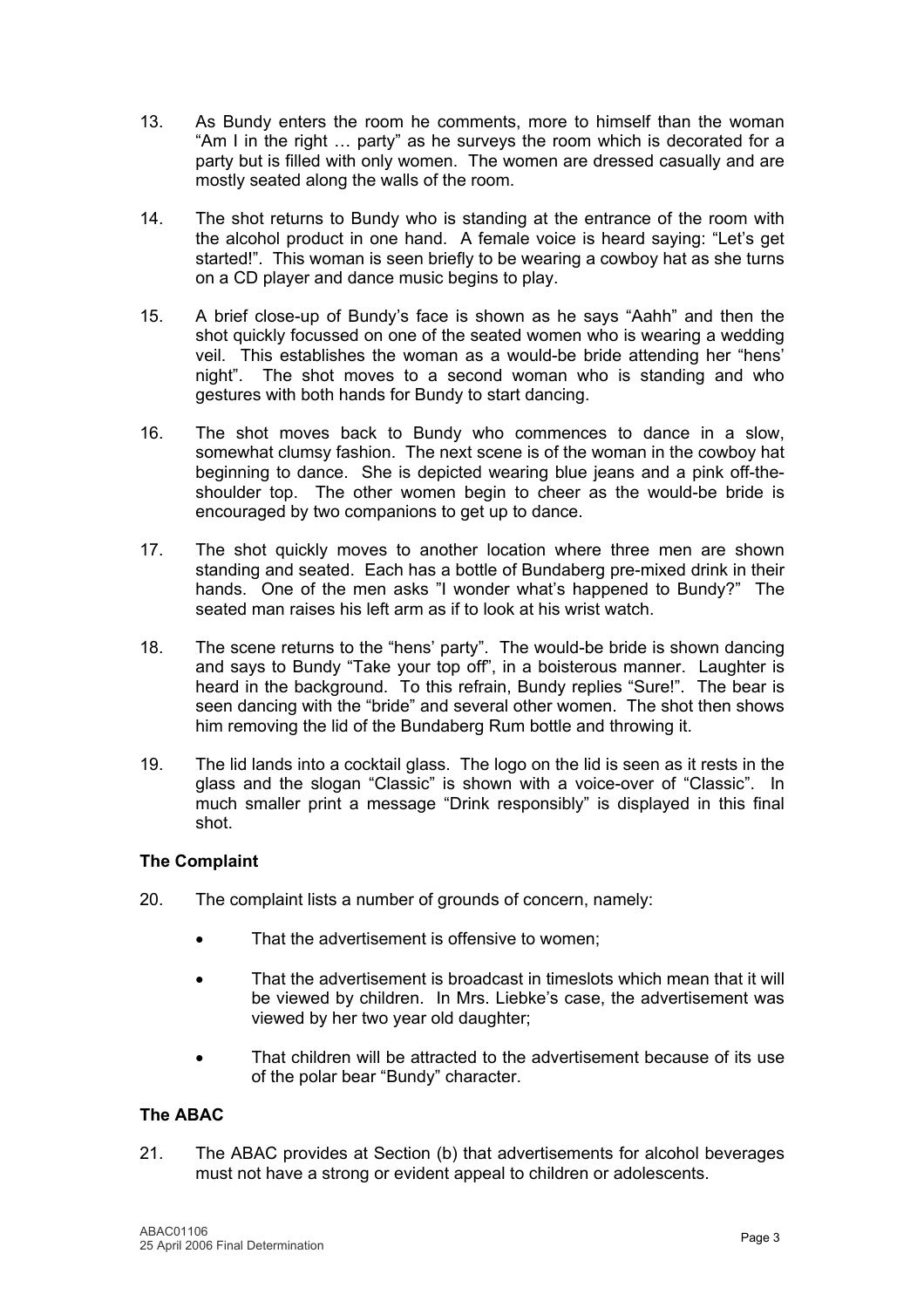#### **The Code of Ethics and the CTICP**

22. The complaint raises matters not only under the ABAC which are dealt with by this determination, but also matters for the ASB under the AANA Advertiser Code of Ethics, and potentially an issue under the CTICP relating to the time of broadcast of the advertisement. As is explained later, the ABAC Adjudication Panel has jurisdiction for the ABAC and not the other two Codes.

#### **Arguments in Favour of the Complaint**

23. In favour of the contention that the advertisement offends the ABAC, it could be argued that the use of the polar bear character has evident appeal to children. Often children's stories and television programs feature animal characters *e.g.* Humphrey Bear, and the "Bundy" character might attract children as a result.

#### **The Advertiser's Comments**

- 24. The Advertiser responded to the complaint and a question posed by the Panel by way of letter dated 22 March 2006. The principal points made by the Advertiser were:
	- (a) The commercial depicts a light-hearted, humorous situation that "any down-to-earth Australian might find themselves in";
	- (b) There is no visually inappropriate sexual themes/imagery used in the advertisement. Rather, the storyline is about an innocent mistake which ends up with a fun and lively outcome;
	- (c) There is "no way" that the advertisement aims to attract consumers under the legal drinking age and all characters used are over 25 years of age;
	- (d) The "hens' night" situation clearly establishes the setting as adult;
	- (e) Bundy bear is not similar to popular children's characters and his character is never associated or seen with anyone under 25 years of age, let alone children. The character has been used with the product since 1961:
	- (f) The advertisement was aired within the time slots specified in the CTICP, which means it showed after 8.30 pm Monday to Friday and weekends during televised sport, including the cricket;
	- (g) Cricket attracts an 80 percent over-18 year old television audience.

#### **The Panel's View**

25. The complaint raises issues which go to the intersection of three Codes which apply in whole or in part to alcohol beverage advertising. Before turning to the substantive issue raised under the ABAC, it is useful to discuss the interplay between the ABAC, AANA Advertisers Code of Ethics and the CTICP.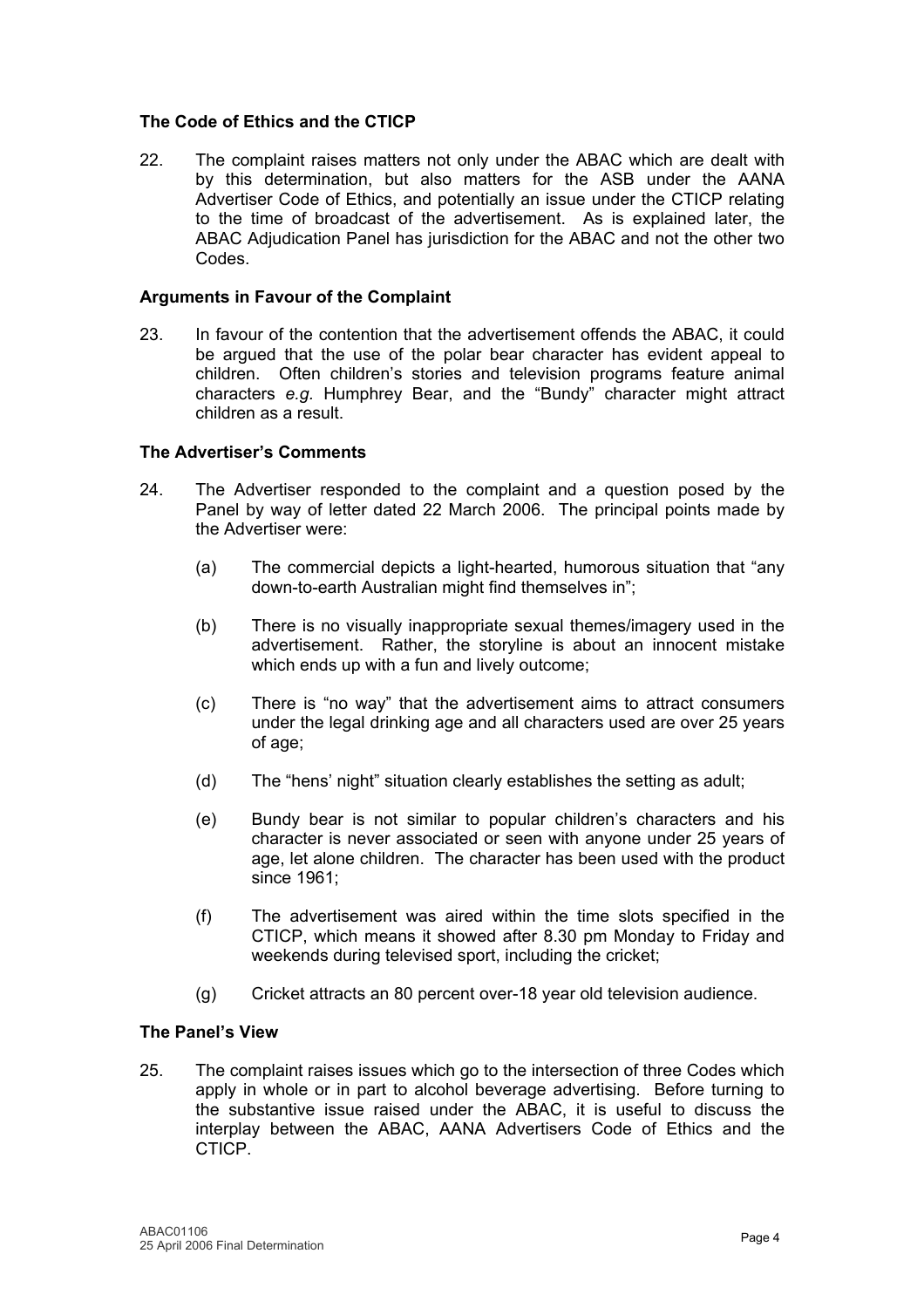- 26. The first part of Mrs Liebke's complaint is that the advertisement is "offensive because of the lustful, sexual behaviour shown by the women". This element of the complaint raises an issue under the AANA Advertiser's Code of Ethics and has been subject to a determination by the ASB.
- 27. The ASB by decision dated 14 March 2006 dealt with this aspect of the complaint. Section 2 of the Code of Ethics goes to issues of taste and decency in advertising and specifically requires that advertisements shall treat sex and sexuality with sensitivity to the relevant audience and where appropriate the relevant program time zone. The ASB dismissed the complaint noting:
	- The portrayal of women at a "hens' night" was not inappropriate as such functions are common; and
	- Sexual connotations in the advertisement were very mild and would not be seen by most consumers as lustful or sexual.
- 28. The ASB noted that the advertisement screened in times considered appropriate under the CTICP and that the treatment of sexuality in the advertisement was appropriate to the audience. Hence, the advertisement's broadcast during the day was not considered a concern for the ASB, although its broadcast time was a particular issue for Mrs Liebke. She pointed out that the advertisement was broadcast during a cricket game which was played during a time that her two-year old daughter was awake and in vicinity of the TV.
- 29. The CTICP contains a number of provisions which deal with alcohol advertising such as:
	- Section 2.9 advertisements aimed at children "must not be for, or relate in any way to, alcoholic drinks or draw any association with companies that supply alcoholic drinks;
	- Sections 6.7.1 and 6.7.2, which go to the time which "direct advertisements for alcohol drinks" may be broadcast, namely:
		- only in *M, MA* or *AU* classification periods (in effect this means after 8.30 pm); or
		- as an accompaniment to the live broadcast of a sporting event on weekends and public holidays.
- 30. The Advertiser states that the television commercial has only been broadcast at times consistent with the CTICP provisions. Accordingly, it would seem unlikely that the advertisement would be found in breach of the CTICP.
- 31. The role of the ABAC Panel is not, however, to make decisions about the consistency of an advertisement against the Code of Ethics or the CTICP. The rules and procedures applying to the Panel result in the Panel confining its determinations to the ABAC provisions. This means it is conceivable for a single complaint about an alcohol advertisement to lead to three separate processes of assessment and decision. As is the case here, it is not uncommon for there to be two decisions – one from the ASB and one from this Panel – arising from a single complaint about an advertisement.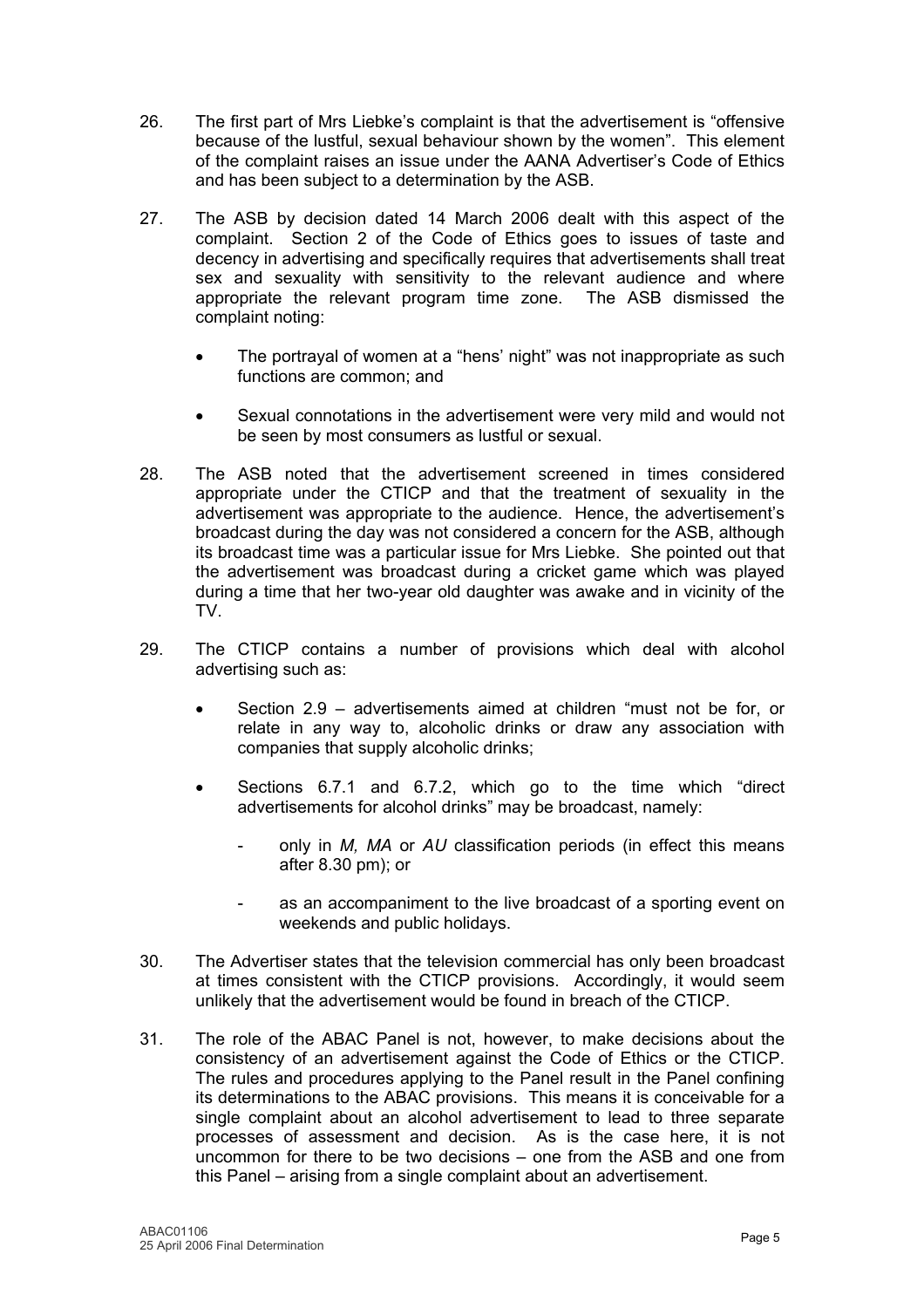- 32. The issue which this determination must resolve is whether Mrs Leibke's complaint about the advertisement having appeal to children indicates that the advertisement is in breach of the ABAC. The relevant section of the ABAC provides that advertisements for alcohol beverages must not have a strong or evident appeal to children or adolescents.
- 33. Mrs Liebke argues, in effect, that if the evidence of the reaction of her twoyear old daughter to the advertisement is any guide, then the use of the polar bear "Bundy" character will breach the ABAC. In contrast, the advertiser argues that it is clear that the advertisement does not attract children as it depicts an adult setting *i.e.* a hens' night, and uses characters over the age of 25. It is pointed out that the "Bundy" character is long-standing – since 1961 – and has never been placed in association with children.
- 34. The Advertiser's points can be accepted, but this does not necessarily end the debate. The ABAC provision does not go to whether the Advertiser had any intention to appeal to children or adolescents, but rather whether the advertisement does in fact have strong or evident appeal. To determine this question, the preamble to the ABAC indicates that an advertisement is "to be assessed in terms of its probable impact upon a reasonable person within the class of persons to whom the advertisement is directed and other persons to whom the advertisement may be communicated and taking its content as a whole".
- 35. The preamble in effect provides that the Panel is to take account of the likely audience of the advertisement in assessing how a 'reasonable person' would view the advertisement as a whole. In this case, the advertisement was broadcast during the cricket which means it showed in timeslots during the day and not only the later timeslots of the M, MA or AV classification programs.
- 36. The advertiser argues that 80% of the audience of TV cricket games is over 18, but it is clear that as an iconic Australian sport, that cricket broadcast during the weekend and public holidays would have a significant audience of children and adolescents. Accordingly, the advertisement 'may be communicated' to children.
- 37. The Panel accepts that without the use of the "Bundy" character, the advertisement would not have "strong or evident appeal" to children. However the "Bundy" character is central to the advertisement and this character in appearance (not behavior) does resemble characters which have long been popular or associated with children's entertainment.
- 38. This means the use of the polar bear character has always a potential to have "appeal" to children. Whether this moves from an incidental or residue appeal to a "strong or evident appeal" in breach of the ABAC standard will depend on the context in which the "Bundy" character is used. The advertiser needs to be careful about the use of the character.
- 39. In a particular context, the use of the character will not have a strong or evident appeal to children, whereas in another context, the character's use might offend against the ABAC standard. In this particular case, a majority of the Panel on balance believes the advertisement does breach the ABAC.